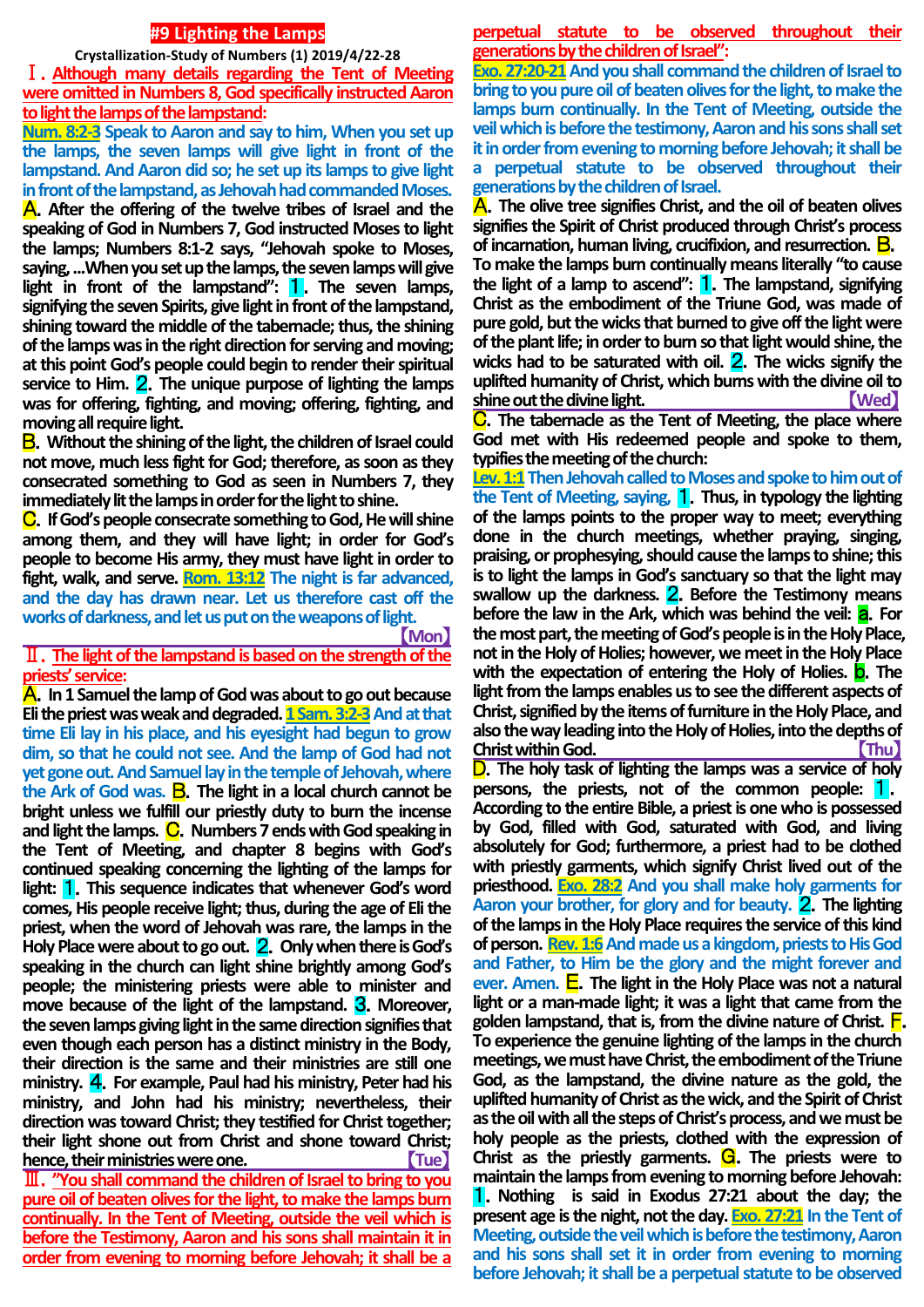**throughout their generations by the children of Israel.** 2. **Hence, we need the light to shine during this age of night until the day dawns.** 【**Fri**】

Ⅳ.**The seven lamps of the golden lampstand are the seven Spirits before God's throne, the seven lamps of fire burning before God's throne: Rev. 4:5 And out of the throne come forth lightnings and voices and thunders. And there are seven lamps of fire burning before the throne, which are the seven Spirits of God. A.** In the universe God has a center of **administration, which is His throne.** B.**God is administering and moving from His throne to execute His eternal policy.** C. **The seven lamps of fire burning before God's throne signifies that the seven lamps are absolutely related to God's administration, economy, and move.**

Ⅴ.**To know God's administration and economy we must have the light of the golden lampstand from the seven shining and illuminating lamps:** 

A.**Natural light cannot help us to know God's economy, administration, and eternal purpose.** B.**The light of the lampstand is the light in the Holy Place, which typifies the church.** C.**Once we enter into the realm of the church, we are enlightened to know God's eternal purpose, His heart's intention, and His economy, and we also know which path we should take for the journey before us toward God's goal.** D.

**In God's sanctuary (in our spirit and in the church) we receive divine revelation and obtain the explanation to all our problems. Psa. 73:16-17 When I considered this in order to understand it, it was a troublesome task in my sight. Until I went into the sanctuary of God; Then I perceived their end.**

Ⅵ.**According to Revelation 4, the emphasis with the seven burning lamps of fire is on the move of God's administration:** A.**Christ carries out His mission as the Ruler of the Kings of the earth by the seven burning Spirits before the throne to sovereignly control the world situation so that the environment might be fit for God's chosen people to receive His salvation.** B.**The flame of the seven burning Spirits judges, purifies, and refines the church to produce the golden**  lampstands. C. The burning of the fiery lamps is not only for **shining and burning but also for motivating us to rise up and take action for the carrying out of God's economy.** 【**Sat**】

## **Explanation of terms**

A.**Priest's garment:If we do not have the expression of Christ in our daily life, whatever we do in the church meetings become hypocrisy. …If we do not possess priest's garment, we are not equipped or qualified to light the lamps. The qualification for priest to light the lamps in the Holy Place is the expression of Christ.**

### B.**Lampstand in the Holy Place:**



**There are seven lamps on this lampstand. This typifies God's Spirit has been intensified sevenfold. There is one lampstand, but there are seven lamps on it. Similarly, there is one Spirit of God, but its lighting, burning functions are being intensified sevenfold.**

**Crucial Point(1):God's speaking is the lighting of the lamps for light**

**OL1: The light of the lampstand is based on the strength of the priests' service. In 1 Samuel the lamp of God was about to go out because Eli the priest**

**was weak and degraded. OL2: Numbers 7 ends with God speaking in the Tent of Meeting, and chapter 8 begins with God's continued speaking concerning the lighting of the lamps**  **for light. This sequence indicates that whenever God's word comes, His people receive light.**

**Each local church should be so bright that once people enter in, all their situations are fully exposed so that they cannot help saying, "God is indeed among you, because my secrets have been thoroughly revealed under the shining of your light. This light is even more penetrating than an x-ray." The church is the Holy Place, the church is the lampstand.**

**Not only so, in the church there is also the priesthood**

**for the burning of the incense....Eachone of us has a share in the priesthood. We are all kings and priests, and we all have to learn to fulfill our duty of burning the incense. When we light the lamps, we have to burn the incense....We have to pray at night and in the morning so that the light of God may shine brightly among us. The light should be so bright that the illumining of the light becomes God's move, His administration, His government in the universe, and His economy on earth today. This is not a small matter. Whenever God's word comes, His people receive light. Thus, during the age of Eli the priest, when the word of Jehovah was rare, the lamps in the Holy Place were about to go out. Only when there is God's speaking in the church can light shine brightly among God's people.**

### **For Young Working/Graduate Student Saints**

**You, as a business person or researcher, need to hear the word of God every day and burn the spirits.Without the word of God, there is no light, it will be in the dark.n the age of Eli, the word of God was rare, so there was little light and it was a dark age.You should not think that "It is not bad because you have 5 wins and 2 losses, even if you do not recover every morning for about 2 days in a week." Lack of light and lack of God's word is an extremely serious problem. You have to revive every morning seven times a week.How can you cope properly when the trials come that day in the dark without praying and reading the word and without the light? So it's extremely important for you to do 365 times a year every morning.If you do not eat every day, you will easily get sick. Similarly, if you do not pray-read every morning, you will easily get stuck in Satan's trap. Make sure to build up the habit of morning revival.**

**Don't say that you don't have the time and power to do morning revival or join church life because you are busy with your business or research life.You can do as much as you do. May the fire burn inside of you and motivate you to do more. Testimony of the responsible brother**:**I experienced various promotion opportunities in my business life. At first, it was difficult to identify whether it was the Lord's blessing or Satan's temptation. At that time, my practice of morning revival was not full of light, with the situation like "6 wins and 1 lose" a week. However, from about 20 years ago, I have done my best to get revived every morning and try to do it thoroughly. This has given me the light and the ability to escape from the temptation and trials in the company. I was invited to be appointed as a US headquarters officer in October 2016. About a week before that, under the fellowship of the church with the Lord, I was determined to "resign from the company because I am too busy." Therefore, under the light of the Lord, I was able to refuse the invitation for promotion immediately without any doubt. As a result, more time can be spent on the service of the church, and the church can be advanced. Thank the Lord.**

**In addition, please take part in the prayer meetings, small group meetings, and the Lord's day meetings, and**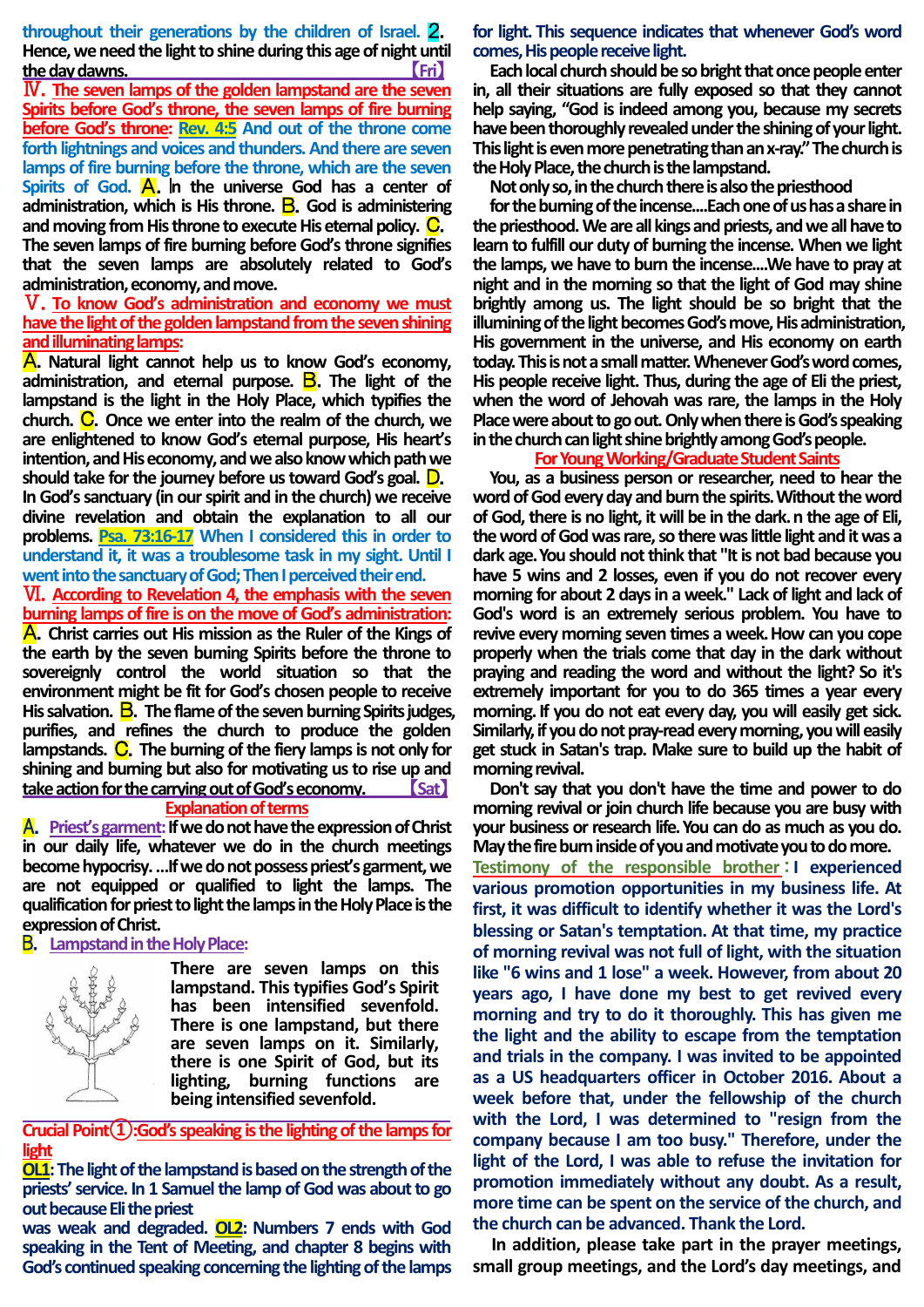**exercise the spirit to speak out and supply people Christ that you experienced in the morning revival, business life, etc. If all the brothers and sisters of the church do this, the local church will be brighter and brighter.**

**Prayer**: **"O Lord Jesus, your words give me the light of the lamp. May I pray-read your words 365 times a year, be revived every morning, listen to the speaking of God, and begin the day with the light. In order to make the local church brighter and brighter, let's be able to speak out Christ, which we experienced in our business life and research life, at a meeting and supply others. Amen! Hallelujah!"**

## **Crucial Point②: Having humanity saturated with oil to keep burning**

**OL1: The olive tree signifies Christ, and the oil of beaten olives signifies the Spirit of Christ produced through Christ's process of incarnation, human living, crucifixion, and resurrection. OL2: The lampstand, signifying Christ as the embodiment of the Triune God, was made of pure gold, but the wicks that burned to give off the light were of the plant life; in order to burn so that light would shine, the wicks had to be saturated with oil. The wicks signify the uplifted humanity of Christ, which burns with the divine oil to shine out the divine light.**

**The lampstand is the embodiment of the Triune God. With the gold we have the nature of the Father, the divine nature; with the form, the shape, of the lampstand, we have the Son; and with the lamps of the lampstand, we have the expression of the Spirit. Therefore,...the light in the Holy Place issues from the Triune God. With this golden lampstand, there is no mixture. With the exception of the wick, everything is golden.**

**The light of the lampstand comes from the burning of the wick....The wick signifies Christ's humanity. Yes, Christis divine, golden. But it is His humanity, signified by the wick that burns with oil. If the wick had not been saturated with oil, it would give off smoke instead of light. This is the reason Exodus 27:20 speaks of bringing "pure oil of beaten olives for the light, to make the lamps burn continually."**

**In the center of the lamps there were the wicks. These wicks were not of gold; on the contrary, they were of the plant life. Because gold does not burn, it cannot give light. It is the wicks that burn to give light. However, in themselves it is very difficult for the wicks to give off light. Instead of giving off light, they give off smoke. This is the reason it is necessary to saturate the wicks with oil in order to have light.**

**In typology oil signifies the Spirit of God. Oil comes from olive trees, and the olive tree signifies Christ. In the sight of God, Christ is the real olive tree.** 

**Within the lamps are the wicks, and...the wicks signify Christ's humanity. The wicks burn with oil, and the oil signifies the Spirit of God. What we have today is not only the Spirit of God, but the Spirit of Christ. The Spirit of God has become the Spirit of Christ. Just as olives pass through a process to produce olive oil, so the Spirit of Christ has passed through a process. For us today, the oil with which the wicks burn signifies the Spirit of Christ.**

**For Junior/Senior High School and College Studentes**

**A center of the lamp is a wick which is of plant. The wick absorbs oil to burn and light. Here the plant life signifies humanity. While Christ has lived on earth, His humanity has been filled with oil. In the same manner, unless your humanity is being filled with oil, you may not be able to keep burning. You may have done the experiment using an alcohol** 

**lamp when you were the fourth grade. The lamp here is the same as the alcohol lamp. For your humanity to be filled with oil and your inward being to keep burning, please practice the followings.**:

(1)**Morning Revival**:**Read above section of Application for Working Saints for this point.**

⑵**Enjoy church life with your companions of the same age group**:**2Timothy 2**:**22 But flee youthful lusts, and pursue righteousness, faith, love, peace with those who call on the Lord out of a pure heart. You need a spiritual partner of your age. Please have a spiritual partner with whom you pray for each other, praise hymnal together, pray-read the Word together, and join the meeting together. Then your will be protected and advanced in your church life.**

⑶**You need brothers/sisters who lead you** :**Hebrew13:7 Remember the ones leading you, who have spoken to you the word of God; and considering the issue of their manner of life, imitate their faith. You need not only a partner of your same age but also shepherds who lead you. They speak the word of God to you to supply you and lead you from the point of God's economy.** ⑷ **Join the Lord's Day Meeting and family meetings**:**From childhood, sanctify your morning of the Lord's day for the Lord. This brings you blessings. In addition, please have a time with brothers/sisters for about 10-30 minutes to read the Word or pray together. You can have this kind of family meeting using**  LINE or other SNS service. (5) College student saints or high **school student saints visit elementary school kids and junior high school students.**:**College students and high school students should visit elementary school kids and junior high school students to shepherd them. One who blesses others will be blessed. So, if you do visit them, you will become a person filled with oil.**

**Prayer**:**"O Lord Jesus, to keep burning, let me become a person filled with oil. Lead me to revive every morning and continue burning with my partners and leading brothers/sisters. I treasure meetings and sanctify my time. Also, help me to take care brothers and sisters younger than me. Give me grace to practice these. I ask You this in the name of the Lord. Amen!"**

## **Crucial Point**③:**Enter into the Holy Place to receive the complete explanation to your questions**

**OL1: To know God's administration and economy we must have the light of the golden lampstand from the seven shining and illuminating lamps. OL2: In God's sanctuary (in our spirit and in the church) we receive divine revelation and obtain the explanation to all our problems.**

**In the tabernacle it was dark, having neither sunlight nor moonlight. However, in the Holy Place there was a golden lampstand, which had not only one lamp but seven lamps shining and illuminating....The light of the seven bright lamps dictated all the actions of the priests in the tabernacle. This is the way of God's administration, government, and economy.**

**In Psalm 73 the psalmist saw a situation that puzzled him and was difficult to comprehend. The more he looked at it, the more it was unclear to him; the more he analyzed it, the more it did not make sense and the more he became befuddled. Eventually, he said, "When I considered this in order to understand it, / It was a troublesome task in my sight, / Until I went into the sanctuary of God; / Then I perceived their end" (Psa. 16-17). This shows us that when he went into the sanctuary, the Holy Place, he understood. Likewise, many among us can give such a testimony: "Until I came into the church, then I understood." Very often we face problems, and we remain perplexed after much pondering over them.**